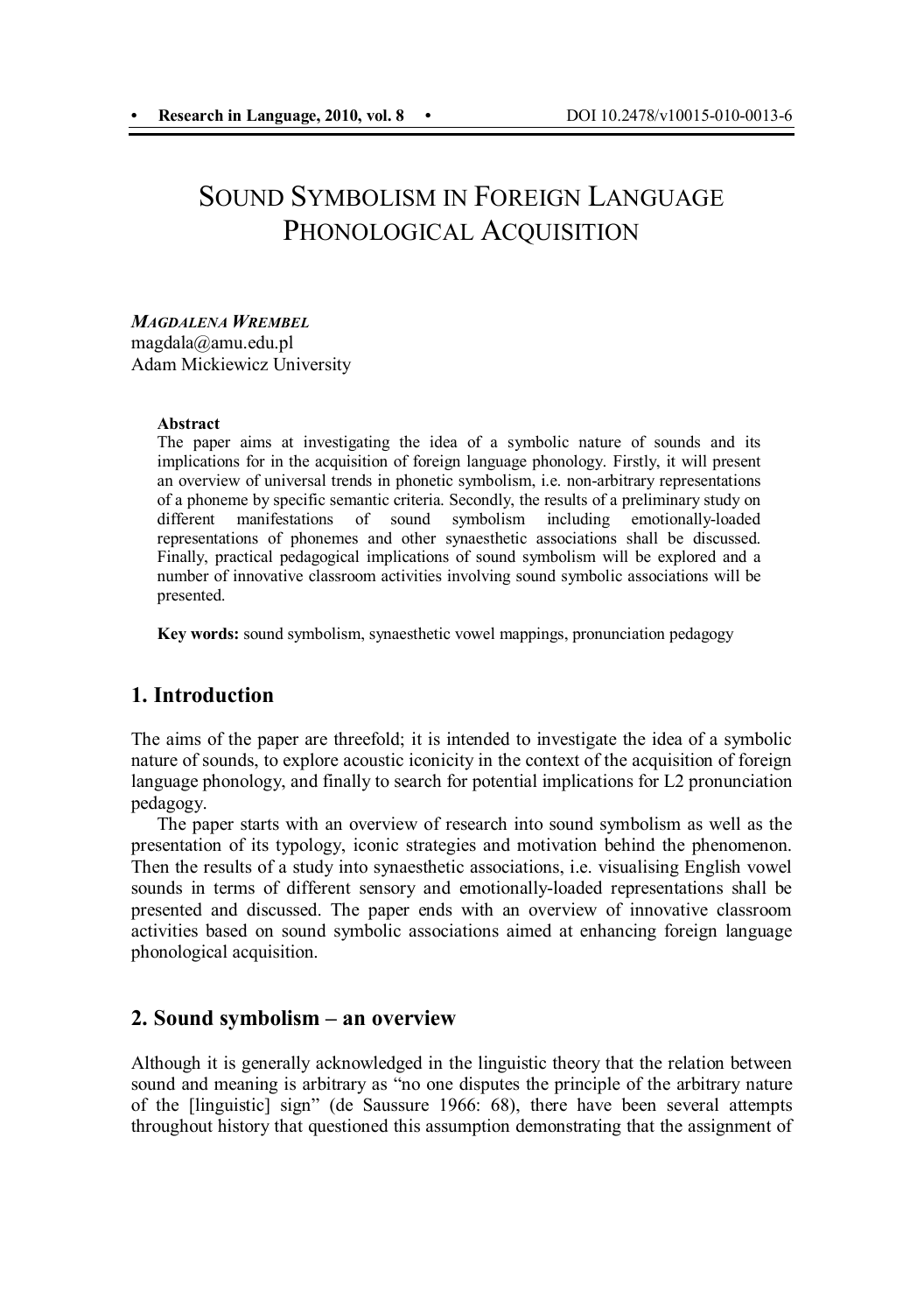the signifier to signified is not always totally arbitrary. The debate between 'conventionalism' and 'naturalism' can be traced back to Plato's *Cratylus*, one of the earliest philosophical texts of the Classical Greek period to deal with matters of etymology and linguistics, in which the protagonist argues that the relationship of sign to signified is object to imitation since "[names] are natural and not conventional (...), there is a truth or correctness in them" (Plato as quoted in Hinton et al 2006: 1). Plato goes on to explain that some important words are encoded descriptions of objects, but not perfect encapsulations of their objects' essences. The majority of Chinese ancient philosophers, including the Confucianists, came to the opposite conclusion proclaiming a totally arbitrary relationship resulting from convention and popular usage (e.g. Xun Zi 221 BC, as quoted in Lapolla 2006: 130), however, there were also attempts to find the true sound-meaning correspondence.

The contemporary literary theory assumes the conventionalist stance in which the relation of the sound and meaning is completely arbitrary in accordance with de Saussure's (1966) principle of the arbitrary nature of the linguistic sign. Sound symbolism, on the other hand, has a tarnished reputation in current linguistics for several reasons including ill-structured iconic patterns, incorrect use of 'universal' and conflicting results of empirical studies (cf. Diffloth 2006). However, due to a considerable accumulation of cross-linguistic data on sound symbolism in the past decades and an increased interest in this phenomenon some scholars put forward a claim that sound symbolism plays a more significant role in the theory of language that has been recognised so far (cf. Hinton et al. 2006: 1).

The beginning of scientific interest in natural associations of sounds and meaning was marked by Sapir's (1927, 1929) often quoted studies into sound symbolism, in which he examined examples of acoustic iconicity, particularly for the 'large' vs. 'small' categorical distinction. It was followed by Jespersen (1933), who on the basis of the analyses of the languages he was familiar with, put forward a hypothesis concerning the correlation between certain types of sounds and certain categories of meaning such as size, movement or distance.

The design of several experiments conducted in the first half of the  $20<sup>th</sup>$  century involved word-matching studies which required the participants to match antonymic pairs of words from one language with connotatively or denotatively equivalent lexical items in an unknown language. The findings of the majority of these experiments pointed unambiguously to regular tendencies in associating particular sensations (e.g. size, shape, colour, texture, movement) with specific acoustic quality of phonemic segments (cf. Berlin 2006: 76). For instance, Jespersen (1933) pointed to a common association of 'quickness' with front vowels, particularly [i] in many natural languages, e.g. French, Italian, Danish, Swedish. Swadesh (1971), on the other hand, noted sound symbolic associations of voiceless obstruents with sharp and rapid movements; and of nasals with heavy and slow continuity.

The most recent and comprehensive investigation into the symbolic nature of sounds is that by Hinton et al. (2006), who published an edited collection presenting recent cross-disciplinary findings in the field depicted from different perspectives, e.g. linguistic, anthropological, biological and literary. Numerous contributions to the volume illustrate sound symbolic tendencies in natural languages of the world encompassing native American languages as well as languages of Latin America, Asia,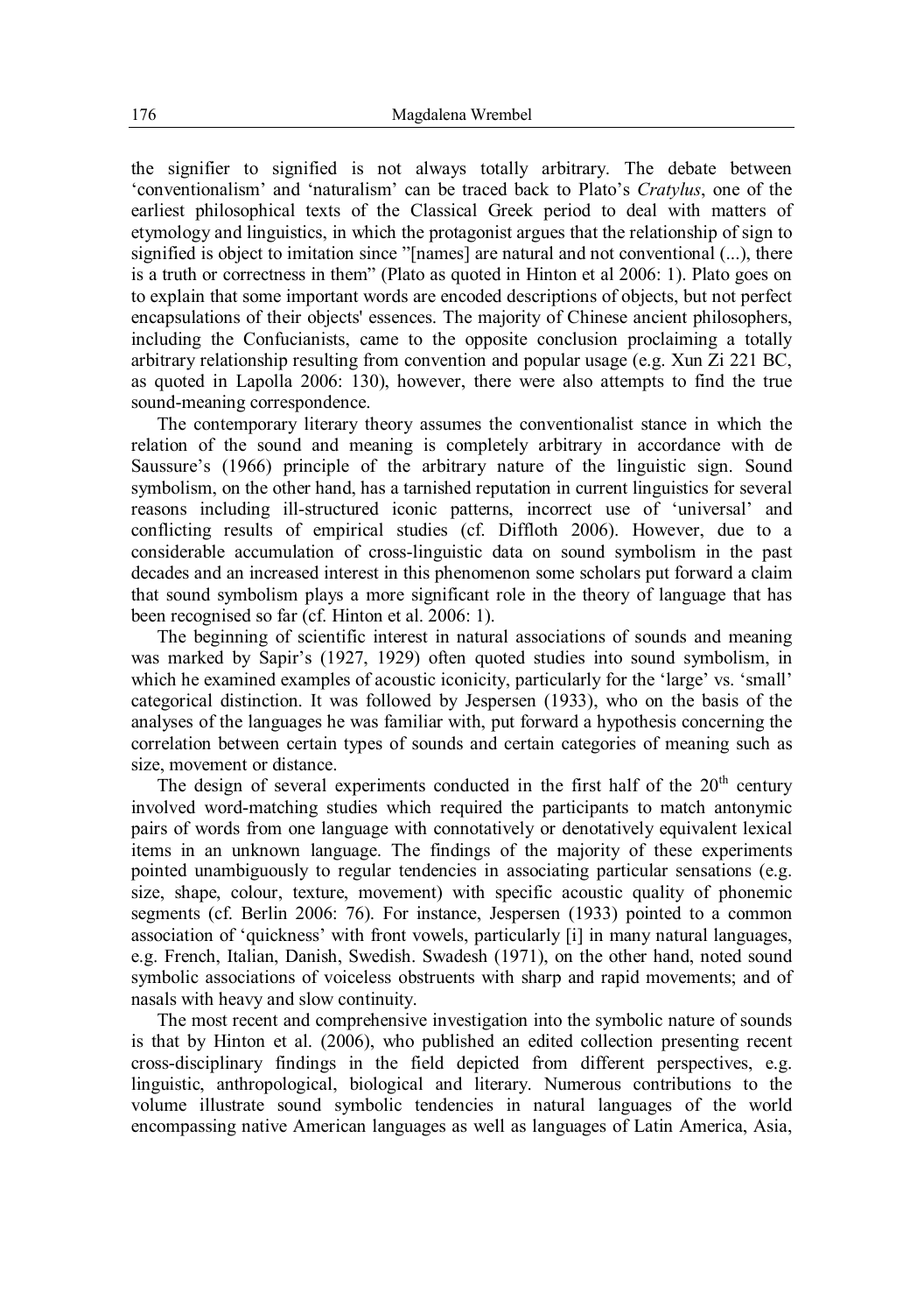Australia, Africa and Europe, with a particular emphasis on English. For instance, Berlin (2006) reported a pattern of sound-symbolic marking in ethnoornithological lexicon in Huambisa, in which bird names feature a considerable number of segments of high acoustic frequency evoking connotations of quick and rapid motion, whereas fish names involve predominantly low-frequency segments associated with slow continuous flow (2006: 91). Lapolla (2006), on the other hand, in an experimental investigation into Mandarin Chinese demonstrated that Chinese exhibits some sound-symbolic patterns that are perceptible to English monolingual speakers. To quote yet another study from the edited collection, Rhodes (2006) conducted a submorphemic analysis of English simplex words to identify symbolic mappings of forms labelling aural images (i.e. images from all modes of perception: visual, aural, tactile, taste, etc). The prevalent research question that emerges from these multitude of studies is to which extent the language form is linked to meaning. The editors, Hinton, Nichols and Ohala, conclude that the two can never be totally separated and that "linguistic theory must accommodate itself to that increasingly obvious fact" (2006: 12).

## **3. Typology of sound symbolism**

The concept of sound symbolism is understood as the existence of a direct link between sound and meaning. The degree of this linkage can be subject to a considerable variation, therefore, a typology proposed by Hinton et al. (2006: 2-7) involves: (1) corporeal; (2) imitative; (3) synaesthetic; (4) conventional; and (5) metalinguistic sound symbolism.

Corporeal sound symbolism is used to express internal states of the speaker (emotional or physical) by means of certain sounds or intonation patterns. This category involves involuntary symptomatic sounds (such as coughing, hiccups), vocatives (e.g. bilabial clicks, whistles) and expressive intonation or voice quality. It can be argued that it is not true sound symbolism as the sound functions as a symptom or sign rather than a symbol.

The imitative category includes onomatopeic words representing sounds of the environment e.g. *bang, bow-wow, knock* and refers to sound patterns outside of conventional speech; sounds made by animals (e.g. *meow, moo, tweat*); rhythmic movements translated into sounds (e.g. *ding dong*). It represents a direct mapping between the acoustic features of the sound and phonological features of the word which labels it.

In synaesthetic sound symbolism certain vowels, consonants and suprasegmentals are selected to represent visual and tactile properties of objects, e.g. size, shape. For instance, high vowels and palatal consonants are frequently used for diminutive marking or words that represent small objects. On the other hand, deep voice and vowel lengthening are applied when talking about large objects. This type of size symbolism was found to exhibit fairly universal tendencies as evidenced by Sapir (1929) or Ultan (1978) and it is the most frequent subject of study.

Conventional sound symbolism is a process in which certain phonemes and clusters are associated with certain meanings, e.g. 'gl': *glitter, glimmer, glow, glisten,* 'kl': *clank, click, clip* (cf. Rhodes 2006: 277). It is largely language-specific rather than universal, and is often used in creating words for commercial products.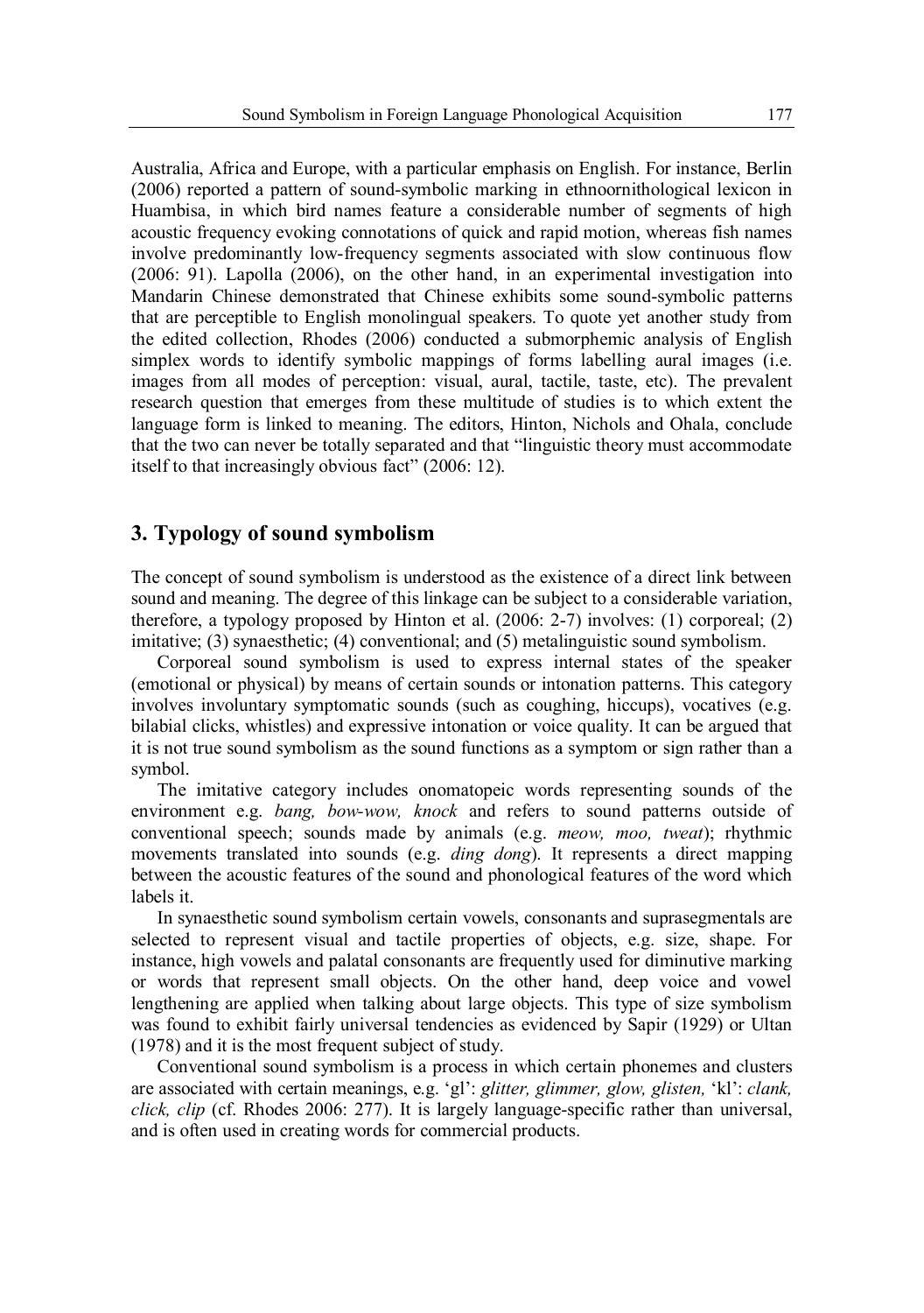In metalinguistic symbolism, the choice of symbols and intonation patterns signals aspects of linguistic structure and function. It serves to express grammar phenomena: tense, aspect, pluralization, e.g. *goose/geese*; parts of speech - signalled by vowel quality, stress placement, e.g. *'record, re'cord*; or a preference for particular phonemes in certain parts of speech or affixes.

## **4. Sound symbolic strategies and motivation**

In spite of a largely language-specific character of the conducted studies on sound symbolism, there emerge certain universal iconic strategies, such as reduplication, marked use of unusual segments or the association of certain phoneme classes with specific semantic fields (cf. Hinton et al. 2006: 9).

Reduplication is a very common sound symbolic strategy in languages around the world, however, it is not very productive in English or other European languages. English examples include mostly partial reduplication with vowel alternation, e.g. *dingdong, wishy-washy, dilly-dally*. The symbolic patterns that are widely discussed in the literature involve the associations of particular phonemes with specific meanings, e.g. stops are used to imitate abrupt sounds or actions *(pop, tap, tick, bop),* nasals often imitate ringing (*ding-dong*), fricatives – quick audible motion and air turbulence *(whizz, puff, shush, hush,* continuants – lasting acts and strong swift movement *(swoosh, whoosh)* (cf. Oswalt 2006).

On the basis of the universal size-sound symbolism attested in numerous studies (e.g. Sapir 1927, Jespersen 1933), Ohala (1984) proposed the so called Frequency Code hypothesis.

"Words denoting or connoting SMALL or SMALLNESS … tend to exhibit a disproportionate incidence of vowels and/or consonants characterised by high acoustic frequency. Words denoting or connoting LARGE use segments with low acoustic frequency. In consonants, voiceless obstruents have higher frequency than voiced because of their higher velocity of the airflow, ejectives higher than plain stops … dental, alveolar, palatal and front velars higher than labials and back velars. In the case of vowels, high front vowels have higher F2 and low back vowels the lowest F2" (Ohala 1984: 9).

In this universal 'frequency-code' high-frequency sounds, i.e.  $/i$ :/ and  $/i$  are typically associated with small size and sharpness, rapid movement, and physically high objects, whereas low frequency sounds, i.e.  $/u'$  and  $/a'$  tend to symbolise large size, softness, slow movement, and physically low objects (Ohala 2006).

Trying to account for the rationale behind sound symbolic use, scholars point to the fact that it serves greater ease of communication and they hypothesise that it is possibly a precursor of fully formed human languages. Reaction-time experiments show that correct judgement of meaning is faster for sound-symbolic words than for arbitrary ones (Sereno 2006).

Ohala (1984) points to the biological bases of sound symbolism by analysing closecontact competitive encounters between vocalising animals, in which the aggressor uses low-frequency staccato to appear as large as possible (e.g. dog's growl) and the opponent uses high-frequency vocalisations to appear smaller, non-threatening (e.g.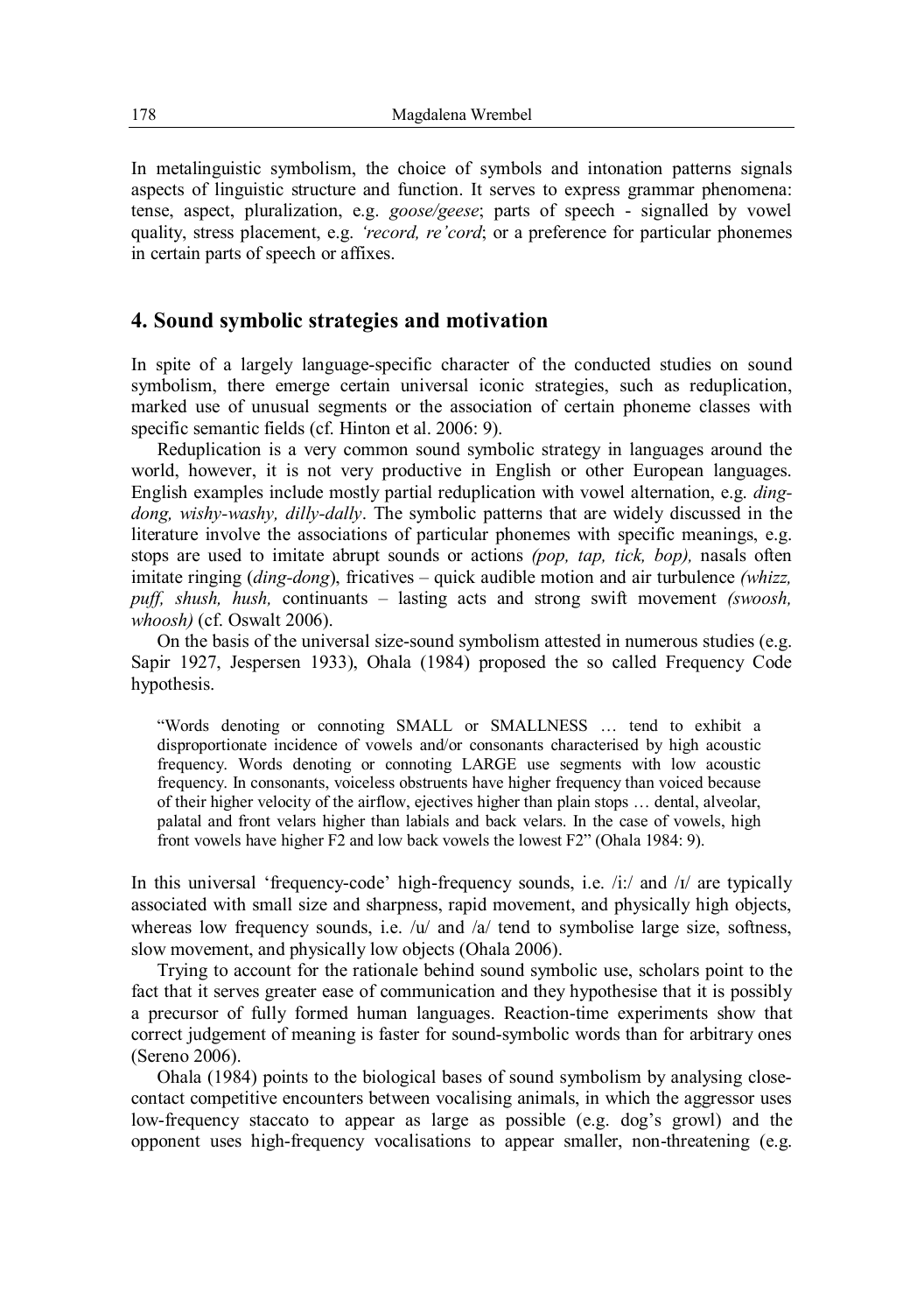whine, yelp). He draws parallel conclusions for speech sounds, where high  $F_0$  is used to signal defence, politeness, and submission, whereas low  $F_0$  symbolises authority, aggression, and confidence.

Another source of motivation for iconicity is physiologically motivated, i.e. articulatory feedback is associated with proprioceptive sensation. For instance, the sizesymbolic dichotomy between /i/ vs. /a/ as representing 'big' vs. 'small' can be explained by the differences in the volume of the tongue or the size of the air passage, however, it still remains culturally relative (cf. Hinton et al 2006).

## **5. Experiment**

The present paper aims to contribute to the recently re-evoked interest in acoustic iconicity by exploring different manifestations of phonetic symbolism. First of all, a preliminary study on synaesthetic associations i.e. visualising a sound in terms of different modes of perception, aesthetic values or emotionally-loaded representations shall be presented. Then the findings will be interpreted against some recent sound symbolic studies (e.g. Hinton et al. 2006) and, in particular, they will be discussed in the light of previous experiments on sound-colour coding conducted by the present author (Wrembel 2007, Wrembel & Rataj 2008, Wrembel 2009).

#### **5.1 Participants and procedure**

The participants of the study included 59 first- and second-year students of the School of English at Adam Mickiewicz University, Poznań, Poland. Their mean age was 19.5 and their proficiency level of English was between intermediate and upper-intermediate. They were all subject to phonetic training in the course of their studies.

The aim of the study was to investigate whether there are any significant trends in the sound symbolic associations between the English vowel sounds and a provided set of adjectives. The study was conducted on EFL learners of English as it was expected to generate some potential implications for foreign language pronunciation pedagogy, however, future research is intended to involve also English native speakers as informants to verify the present findings.

The participants were asked to make associations with 12 English vowels while completing a specially designed questionnaire (see Appendix 1). Their task was to match their mental representations of a particular phoneme to 8 polar adjective pairs presented in the form of a 7-point Likert scale. The matching task involved a selection of one of antonymic words in each category which appeared more connotatively equivalent to a particular sound and to indicate the matching strength by means of the provided scale. The adjectives represented salient visual or tactile characteristics of objects, i.e. size, colour, texture, shape as well as their emotional loading. The questionnaire included the following pairs of adjectives: big vs. small; bright vs. dark; soft vs. hard; pleasant vs. unpleasant; high vs. low; happy vs. sad; female vs. male; quiet vs. aggressive.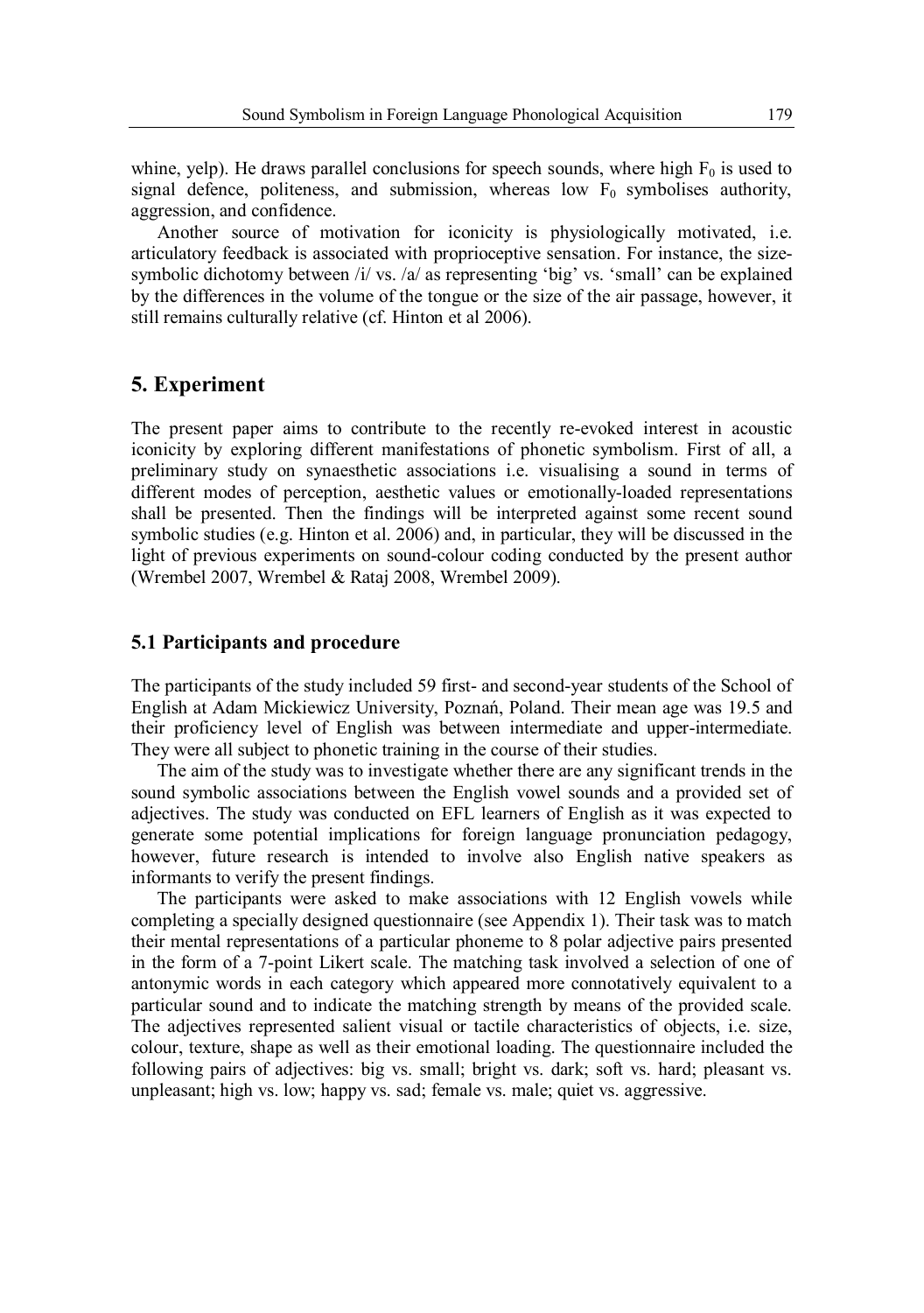## **5.2 Results**

A statistical analysis was performed in order to examine whether the synaesthetic mappings between the English vowel sounds and the eight polar adjective pairs were random or not. The results were analysed using a One-Sample *t*-Test in order to verify whether the mean of a variable differed significantly from a test value 4, which indicated a median value not pointing to any of the polar adjectives.

Each polar adjective pair was analysed separately for the whole set of individual vowels (an exemplary statistical analysis for the 'bright' vs. 'dark' category is presented in Table 1) and then a joint analysis of vowel categories was performed (long vs. short; front/central/back; high/mid/low). The analysis was both qualitative and quantitative.

| Test Value = 4         |                 |         | 95% Confidence Interval of the<br>Difference |                 |                    |         |         |      |      |                                                  |
|------------------------|-----------------|---------|----------------------------------------------|-----------------|--------------------|---------|---------|------|------|--------------------------------------------------|
|                        |                 |         | df                                           | Sig. (2-tailed) | Mean<br>Difference | Lower   | Upper   | mean | sd   | statistically<br>different from 4.<br>[1] VS [7] |
| [1] bright vs dark [7] | W               | 1.53    | 59                                           | 0.13            | 0.32               | $-0.10$ | 0.73    | 4.32 | 1.60 |                                                  |
| [1] bright vs dark [7] | /ax/            | 4.55    | 57                                           | 0.00            | 1.24               | 0.69    | 1.79    | 5.24 | 2.08 | YES for [7] dark                                 |
| [1] bright vs dark [7] | x               | $-3.11$ | 58                                           | 0.00            | $-0.61$            | $-1.00$ | $-0.22$ | 3.39 | 1.51 | YES for [1] bright                               |
| [1] bright vs dark [7] | le/             | $-0.29$ | 59                                           | 0.77            | $-0.05$            | $-0.39$ | 0.29    | 3.95 | 1.32 |                                                  |
| [1] bright vs dark [7] | /a              | 7.07    | 58                                           | 0.00            | 1.54               | 1.11    | 1.98    | 5.54 | 1.67 | YES for [7] dark                                 |
| [1] bright vs dark [7] | $\sqrt{}}$      | 2.65    | 62                                           | 0.01            | 0.56               | 0.14    | 0.97    | 4.56 |      | 1.66 YES for [7] dark                            |
| [1] bright vs dark [7] | $/$ u/          | $-9.49$ | 58                                           | 0.00            | $-1.81$            | $-2.20$ | $-1.43$ | 2.19 | 1.47 | YES for [1] bright                               |
| [1] bright vs dark [7] | /b/             | 1.30    | 59                                           | 0.20            | 0.27               | $-0.14$ | 0.68    | 4.27 | 1.59 |                                                  |
| [1] bright vs dark [7] | 10 <sup>j</sup> | 4.75    | 58                                           | 0.00            | 1.12               | 0.65    | 1.59    | 5.12 | 1.81 | YES for [7] dark                                 |
| [1] bright vs dark [7] | 13:1            | $-0.78$ | 57                                           | 0.44            | $-0.16$            | $-0.55$ | 0.24    | 3.84 | 1.52 |                                                  |
| [1] bright vs dark [7] | lül             | 2.35    | 60                                           | 0.02            | 0.46               | 0.07    | 0.85    | 4.46 |      | 1.52 YES for [7] dark                            |
| [1] bright vs dark [7] | /uv             | 3.30    | 57                                           | 0.00            | 0.79               | 0.31    | 1.28    | 4.79 | 1.83 | YES for [7] dark                                 |

Table 1 T-test analysis for 'bright' vs. 'dark' English vowel associations

In terms of the size symbolism, the following vowels demonstrated a statistically significant preference for 'big': /iː/ /æ/ /ɑː/ /ɔː/ /uː/ /ɜː/, whereas /ɪ/ /e/ /p/ / $\Delta$  /v/ /ə/ were predominantly assigned to the 'small' category. The individual vowel results correspond to the joint categorical analysis. In the joint analysis of long vs. short vowels statistically significant differences were observed for 2 variables relating to size and salience (see Table 2). There was a noticeable tendency to associate the English long vowels with the terms 'big' and 'aggressive', whereas the short vowels triggered predominant associations with 'small' and 'quiet'  $(p<.01)$ .

Table 2 T-test results for 'big' vs. 'small' and 'quiet' vs. 'aggressive' – vowel categories analysis

|                                          | Test Value = $4$ |              |            |      |                                   |                                           |         |      |    |                        |
|------------------------------------------|------------------|--------------|------------|------|-----------------------------------|-------------------------------------------|---------|------|----|------------------------|
|                                          |                  |              |            |      | Sig. (2-tailed)   Mean Difference | 95% Confidence Interval of the Difference |         |      |    |                        |
|                                          |                  |              | df         |      |                                   | Lower                                     | Upper   | mean | sd | diff from 4 [1] VS [7] |
| [1] big vs small [7]                     | long vowels      | $-15.85$ 353 |            | 0.00 | $-1.38$                           | $-1.55$                                   | $-1.21$ | 2.62 |    | 1.64 YES for [1]       |
| [1] big vs small [7]                     | short vowels     | 13.65 349    |            | 0.00 | 1.23                              | 1.05                                      | 1.40    | 5.23 |    | 1.68 YES for [7]       |
| [1] quiet vs aggressive [7] long vowels  |                  |              | $3.67$ 350 | 0.00 | 0.30                              | 0.14                                      | 0.45    | 4.30 |    | 1.51 YES for [7]       |
| [1] quiet vs aggressive [7] short vowels |                  | $-2.20$ 352  |            | 0.03 | $-0.17$                           | $-0.32$                                   | $-0.02$ | 3.83 |    | 1.45 YES for [1]       |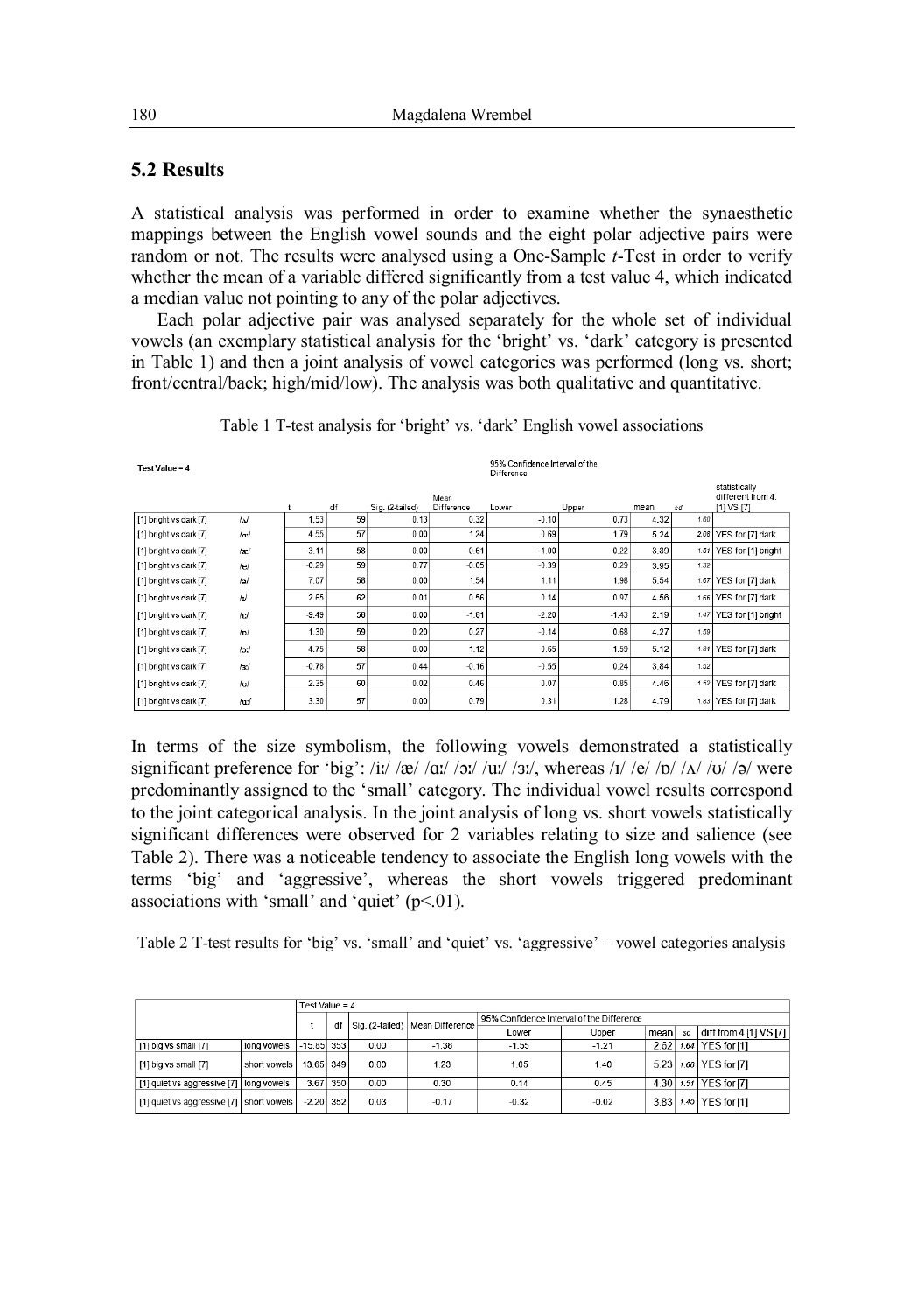As far as vowel-to-luminescence mappings are concerned, the individual analysis of vowels pointed to statistically significant associations for  $\frac{1}{\sqrt{2}}$  with 'bright' and for  $\frac{1}{\alpha}$ ' // // // // with 'dark'. These results correspond to a large extent to the front vs. back joint vowel analysis, in which the front vowels  $\frac{i!}{|x|}$  / $\frac{1}{|x|}$  /e/ tend to be categorised as 'bright', whereas back and central as 'dark'.

The vowel-to-texture correspondence involving the 'soft' vs. 'hard' distinction yielded fewer statistically significant results. The vowels  $\frac{1}{\sqrt{2}}$  / $\frac{1}{\sqrt{2}}$  / $\frac{1}{\sqrt{2}}$  / were perceived symbolically as 'hard', whereas /i:/ /u:/ / $\sigma$ / as soft. No vowel categories produced any significant results.

The individual vowel analysis of categories related to emotional loading involved the 'pleasant' vs. 'unpleasant' and 'happy' vs. 'sad' distinctions. The former resulted in the vowels /i:/ /e/ /a:/ /p/ /u/ perceived as 'pleasant' and only the vowel /3:/ assigned to the 'unpleasant' category. The joint vowel analysis confirmed partially the results as high and back vowels were categorised as 'pleasant' and none of the analysed vowel categories yielded any statistical significance in the assignment to the 'unpleasant' category.

The 'happy' vs. 'sad' analysis pointed to the vowels  $\pi/2$  / $\alpha$  being associated predominantly with 'happy' and  $\langle \alpha y / \alpha y / \alpha x / \alpha y / \alpha y \rangle$ ' with 'sad'. There is a partial correspondence with categorical mappings, with front vowels perceived symbolically as 'happy' and back/central and low/mid as 'sad'.

The analysis of the location-to-vowel mappings (i.e. high vs. low) demonstrated that /i:/ was associated above the chance level with 'high' and / $a$ :/ / $b$ / / $b$ / / $d$ / $s$ :/ with 'low'. The analysis of vowel categories pointed to the front vowels characterised as 'high' and back and central as 'low'.

In the gender-to-vowel correlations only the vowel /i:/ demonstrated statistically significant associations with the 'female' category, whereas // /e/ // // // were selected to symbolise 'male'. In the joint vowel analysis low/mid and back/central vowels were statistically more frequently assigned to 'male', however, no vowel categories were found to symbolise 'female'.

In the salience-to-vowel mappings, individual vowels characterised as 'quiet' included / $v/$  / $\phi$ / while / $\alpha$ / / $\phi$ / were assigned to 'aggressive'. The vowel categories analysis indicated that long tense vowels symbolised 'aggressiveness' and short lax vowels - 'quietness'.

In the conducted analysis of synaesthetic mappings for English vowels, the vowel categories corresponded to the vertical and horizontal movements of the tongue. It was found that the front English vowels were associated above chance level with 'bright', 'high', 'happy' and 'aggressive'; the central vowels with 'small', 'dark', 'low', 'male' and 'sad'; whereas the back vowels with 'big, 'dark', 'pleasant', 'low', 'sad', and 'male' (see Fig. 1). On the other hand, for the high vowels the only statistically significant adjective mapping was with 'pleasant'; the mid vowels triggered associations with 'dark', 'low', 'sad', and 'male'; and the low vowels with 'big', 'dark', 'low', 'sad', 'aggressive' and 'male' (see Fig. 2). Some adjectives were matched above chance level with more than one vowel category, e.g. male, sad, low, dark were mapped both with central and back vowels.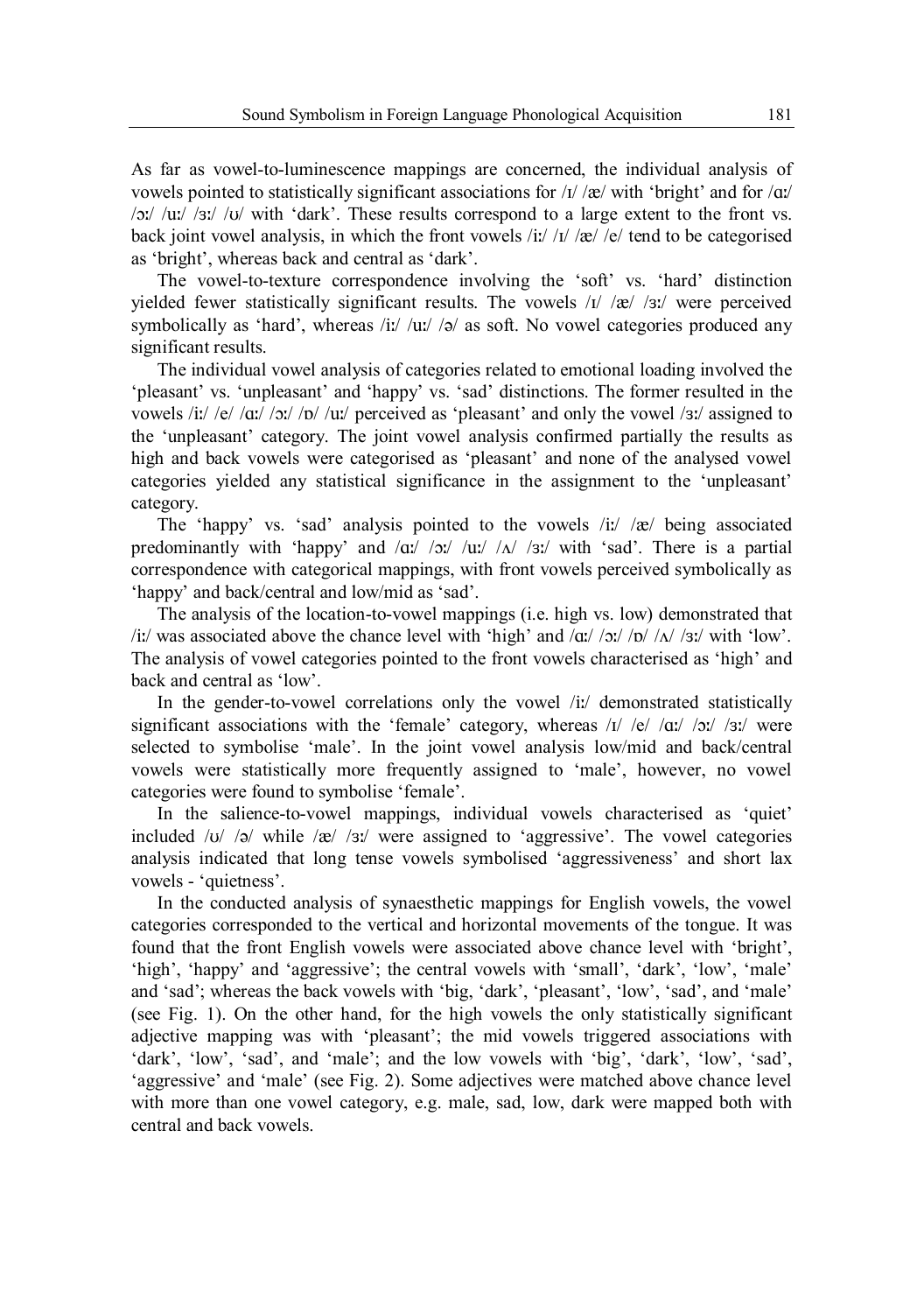

Fig. 1 Statistically significant synaesthetic mappings for front/central/back English vowels



Fig. 2 Statistically significant synaesthetic mappings for high/mid/low English vowels

## **5.3 Discussion**

In the present section the findings are first interpreted and then compared against other studies on sound symbolism and synaesthesia as well as a series of experiments on sound-colour coding conducted by the present author (Wrembel 2007, Wrembel & Rataj 2008, Wrembel 2009).

As it appears from the analysis of the presented research results, it is more the qualitative differences (i.e. the length of the vowel) that determine its symbolic size perception as belonging to the 'big' vs. 'small' category, rather than the vowel high or low frequency as specified in the Frequency Code hypothesis (Ohala 1984, 2006). Consequently, the present findings show that the vowel duration and the accompanying degree of muscular tension act as determinants of the perceived salience.

On the other hand, the results of the location variable analysis correspond to a large extent to Ohala's (2006) Frequency Code predictions and to previous research findings, with physically high objects being associated with /i;/ and low objects with / $a$ ;/ / $b$ / / $b$ /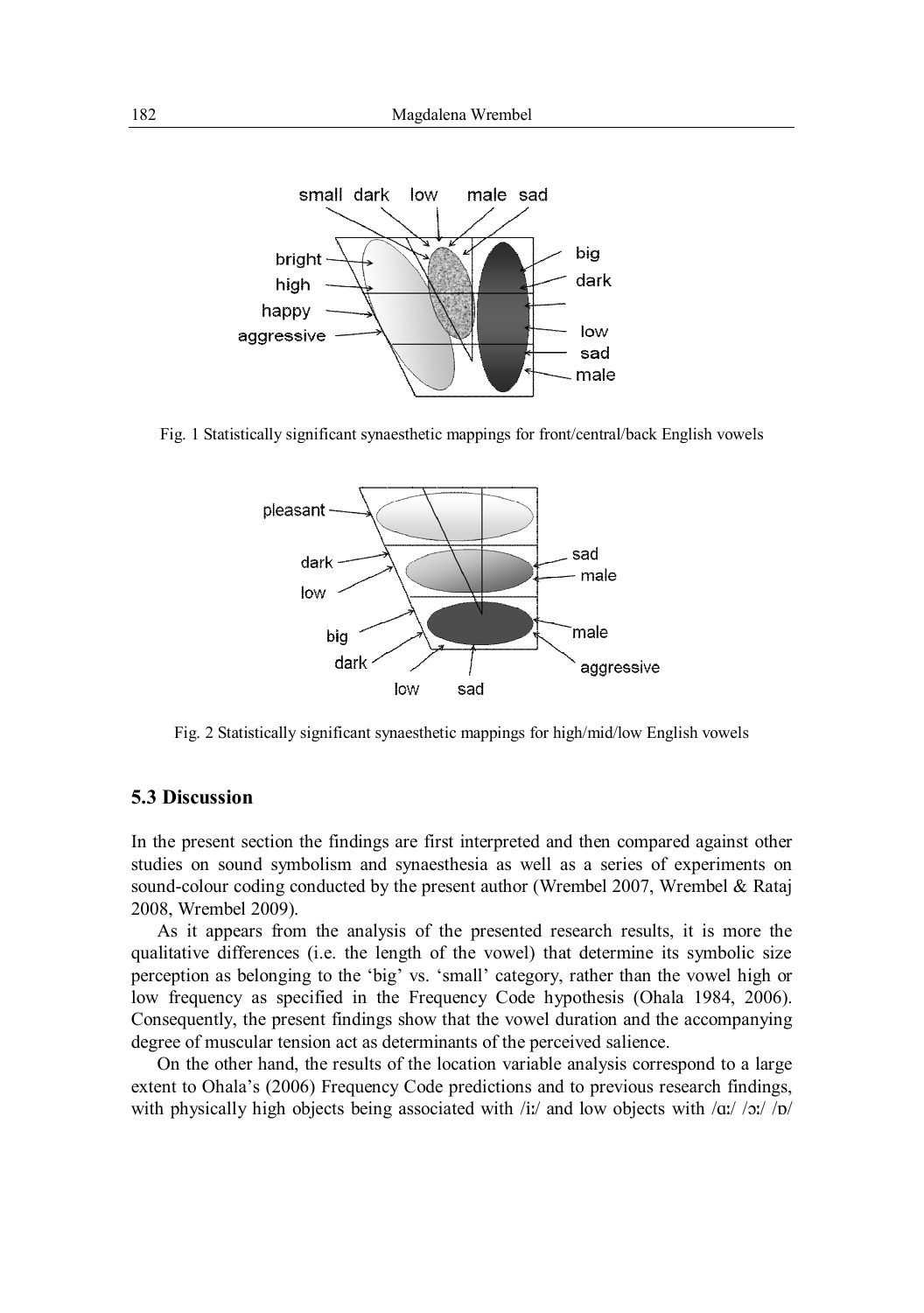$/\Lambda$  /3 $\rlap{.}$ . On the whole, the present findings indicate that vowels with high F2 tend to be perceived as 'high' and those with low F2 are assigned to the 'low' category.

As far as the emotional loading is concerned, the selected variables included 'pleasant' vs. 'unpleasant' and 'happy' vs. 'sad' distinctions. In the former case, the pattern of symbolic associations with 'pleasantness' was varied and included the most peripheral vowels such as /i:/ /e/ /a:/ /o:/ /p/ /u:/ whereas the only vowel perceived as 'unpleasant' was the central vowel  $/3$ . It corresponds to the symbolic association assigned to this sound in some pronunciation pedagogy literature as it tends to be referred to as "the sound of disgust" (cf. Kelly 2000). It appears from the 'happy' vs. 'sad' vowel assignment that generally vowels with high F2 tend to symbolise 'happiness', whereas those with low F2 are related to 'sadness'. The 'happy' vs. 'sad' vowel mappings generated comparable results to the 'bright' vs. 'dark' distinction with the front vowels associated with 'happy' and 'bright' categories' and the back/central and low vowels assigned symbolically to 'sadness' and 'darkness'.

No regular tendencies were observed for the vowel-to-texture mappings involving the 'soft' vs. 'hard' distinction.

The present assignment of vowels to the luminescent category corroborates previous research findings on synaesthesia that demonstrated a tendency among both synaesthates and non-synaesthetes to associate high pitch prominent sounds with lighter colours and low pitch tones with darker colours (cf. e.g. Simner et al. 2005, Ward et al. 2006). This led to the conclusion that pitch-lightness associations reported in synaesthesia tend to be non-random also in a normal non-synaesthetic population, as it supported Ward et al.'s hypothesis (2006) that synaesthetes and non-synaesthetes apply the same cognitive mechanisms to perform sound-to-luminescence mapping. Furthermore, the findings offer some support for the cross-modal nature of normal perception. However, the soundcolour associations generated by the general public cannot be expected to equal the consistency demonstrated by synaesthetes, as shown also by Ward et al. (2006) and Simner et al. (2005).

The results of the present study are also very much in line with a series of experiments on multimodal sound-colour correspondence in L1 and L2 in a nonsynaesthetic population (Wrembel 2007, 2009; Wrembel & Rataj 2008). The vowelcolour interactions generated in these studies demonstrated non-arbitrary patterns of distribution, in which specific phonemic features triggered particular colour attributes, namely front vowels were associated with bright colours; back vowels with darker hues; open vowels generally with red; and central vowels with achromatic grey. The analysis relied mostly on local characteristics of formant frequencies as perceptual parameters used to categorised vowel colour. Sounds with more high-frequency energy as /i:/ tended to generate in the experiments bright colour associations (yellow, green) as opposed to lower-frequency sounds, e.g. /u:/ that triggered darker colours (brown, blue and black). The results of these studies may serve as an experimental validation of most of the predictions for vowel colours put forward by Jakobson (1962) and Donegan (1985).

All in all, the present findings point to regular tendencies in associating particular sensations (e.g. size, luminescence, location, texture or emotional loading) with specific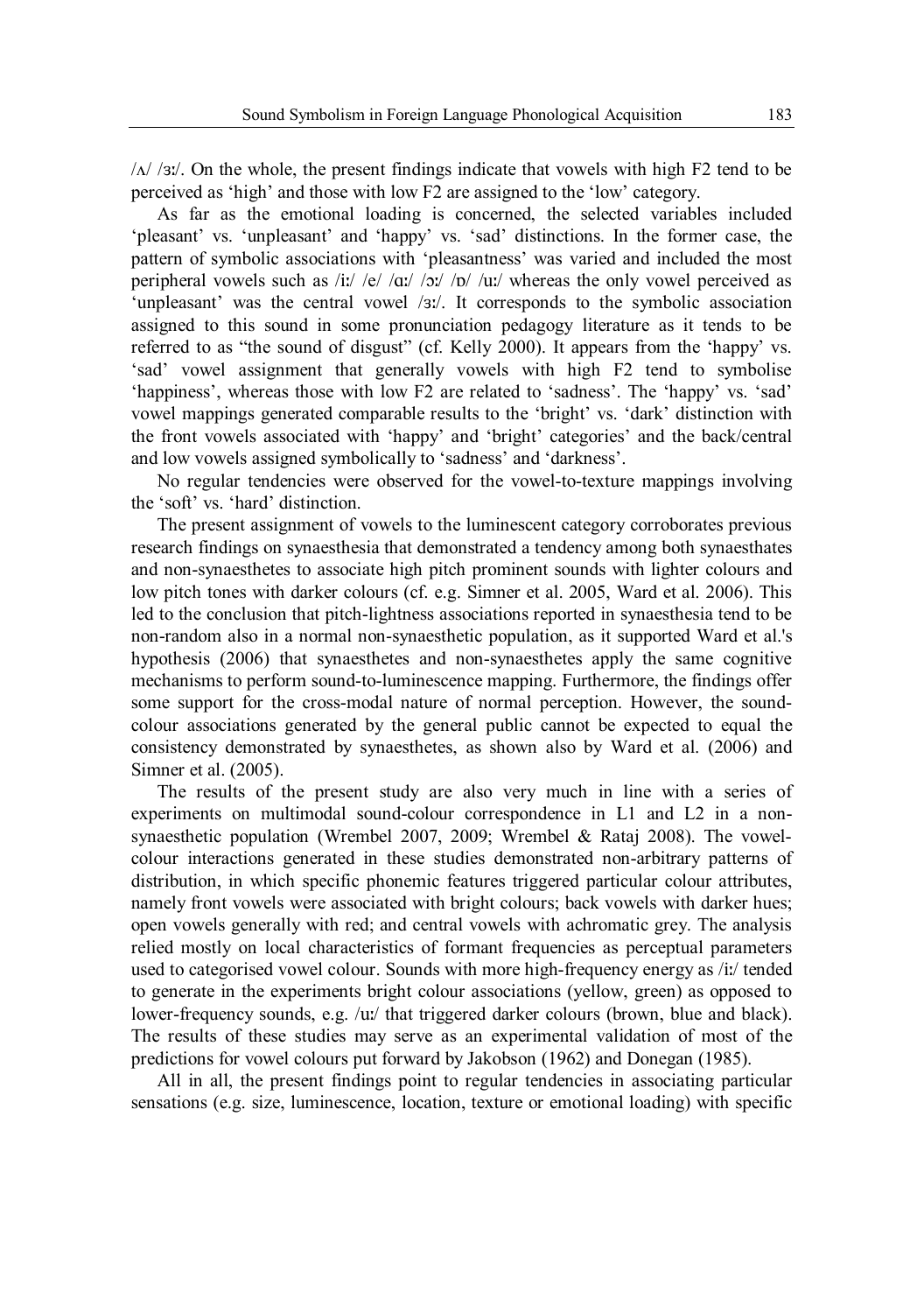acoustic quality of phonemic segments thus providing some further support for previous studies on sound symbolism (e.g. Hinton et al. 2006).

However, the study differs from the majority of previous experiments on acoustic iconicity since it was conducted on a population of advanced EFL learners of English and one of the expectations was to generate some potential implications for foreign language pronunciation pedagogy.

## **6. Pedagogical implications of sound symbolism**

The results of this study point to the possibility of iconic representations that may accompany and reinforce conscious perceptual experience of speech sounds and thus be applicable to the process of foreign language teaching to facilitate the acquisition of the target language sounds.

If a form of vocalisation is linked to meaning as is the case in sound symbolism, the potential for accurate and fast comprehension and stimulus detection is enhanced. Therefore, through assigning vivid symbolic characteristics to the target language sounds, long-term auditory memory is enhanced, L2 phonemic representations are reinforced, and additional affective learning pathways are activated, thus, the process of phonological acquisition of a foreign language may be facilitated.

As a follow-up to the study the present author conducted a preliminary overview of English pronunciation teaching resources with the aim to exploring if pronunciation textbooks apply elements of sound symbolism in the proposed classroom activities. It appears that a resource book that frequently relies on sound symbolic associations is *Pronunciation* by Laroy (1995). A selection of innovative exercises and classroom activities based on synaesthetic associations is presented below to illustrate this point.

One of the exercises aimed at perceptual tuning into the language is *My perception of English* (Laroy 1995: 24-29). With a view to fostering positive attitudes to the target language, the exercise relies entirely on sound symbolic associations as the learners are asked to explore their reactions to the sound of English by selecting some of the provided similes. For instance, when you listen to English it sounds like a drum or a violin; it reminds you of a female or a male; you feel like strolling or running; you can taste chocolate or sand; it feels like a rough wall or tissue paper.

Another example of a synaesthetic classroom activity for teaching L2 pronunciation is *Sounds and senses* (Laroy 1995: 86-87) which requires the learner to associate sounds with other senses, e.g. tastes, textures or colours in order to distinguish better between e.g. pairs of sounds. For this purpose contrasting sound pairs are ascribed to particular polar adjectives of sense to make them more memorable through reinforcing mental representations of L2 sounds and creating additional sensory links, be it visual, proprioceptive or tactile. It is, therefore, proposed that certain pairs of sounds like  $s/z$ ,  $f/\nu$ ,  $f/d\tau$  are to be matched with one of the following antonymic pairs of words: savoury vs. sweet; plain vs. spicy; raw vs. cooked, crunchy vs. soft; juicy vs. dry.

*Sound and movement* (Laroy 1995: 89-90), in turn, constitutes a sound symbolic activity aimed at creating kinaesthetic representations of L2 sounds. Laroy puts forward a proposal to associate classes of sounds with particular movements which represent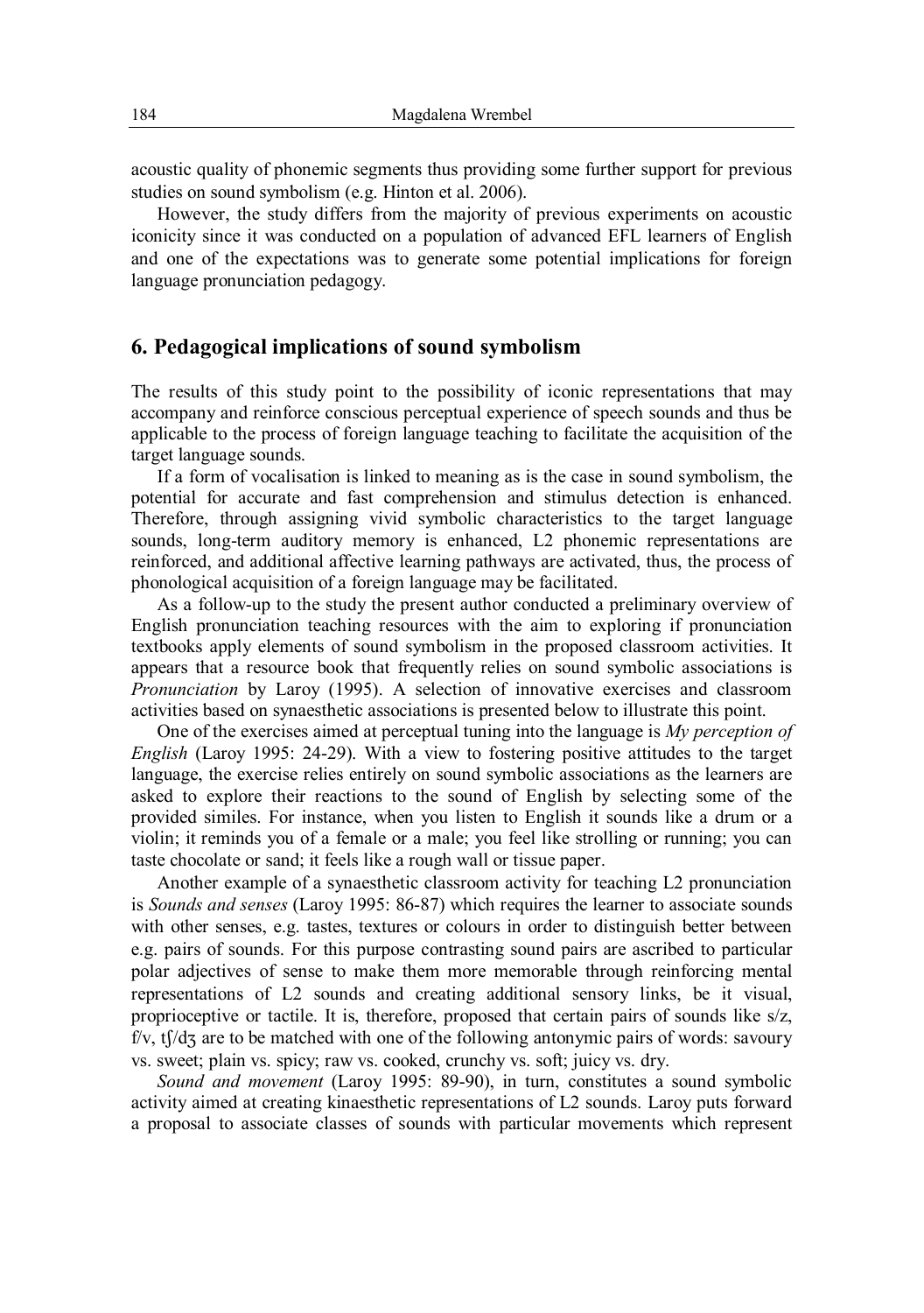symbolically the inherent characteristics of these sounds. For instance, short vowels tend to be represented with short movements with a hand or finger to mirror the movement of the tongue; long vowels, on the other hand, are portrayed by larger hand or arm movement or by sitting down and standing up. Voiceless plosives  $/p'/t'/k$  are suggested to be mirrored by short sudden movements like clapping, whereas fricatives and affricates by larger movements like pushing outwards with hands. It is worth noting that these suggestions remain mostly in line with Swadesh's (1971) observations of natural languages in which he noted e.g. sound symbolic associations of voiceless obstruents with sharp and rapid movements; and of nasals with heavy and slow continuity.

Direct symbolic associations are also encouraged in *The happiest sound* activity (Laroy 1995: 92-93) in which the learners are asked to classify and label the inherent 'character' of a sounds, e.g. by agreeing on the happiest, the funniest, the lowest, the most boring, the most catlike or the most childish sound. An extension of this activity consists in drawing particular sounds rather than assigning specific linguistic labels to them (*Draw the sound* Laroy 1995: 93-94).

Similar activities geared at facilitating discrimination of the target speech sounds through associations with non-speech sounds (e.g. sounds of the environment) rely on sound metaphors or similes (*Sound metaphors* Laroy 1995: 91-92). Examples of such partially onomatopoeic metaphors include  $|z|$  - buzz bee,  $|p|$  - cork popping,  $|av|$  - cat mewing.

One of the most intriguing proposals for reinforcing the acquisition of L2 phonemes based on iconicity consists in associating pieces of music with specific sound classes (*Musical sounds*, Laroy 1995: 95-97). The author suggests that the teaching of voiceless plosives and short vowels could be accompanied by pieces of music with striking rhythm element, e.g. Dvořák symphony or Kitaro, whereas more flowing melodic tunes e.g. Mozart Flute concerto, Paganini violin concerto seem to reflect better voiced plosives and fricatives. Long vowels and diphthongs are symbolically associated with slow tunes, e.g. Johan Strauss 'Blue Danube' waltz, Gregorian chants, or The Beatles 'Yesterday'.

Examples of phonesthetic associations used in the pronunciation classroom can be found also in Kelly (2000) *How to teach pronunciation.* With the view to raising awareness of vowel sounds the author evokes several sound symbolic associations, e.g.  $\langle i\nu \rangle$  - a smiling sound,  $\langle u \nu \rangle$  - surprising gossip,  $\langle \partial \rangle$  - Friday afternoon sound,  $\langle \partial u \rangle$  -'something horrible' sound,  $\alpha$ ' 'holding the baby' sound (Kelly 200: 37-39).

This sound symbolic approach manifests itself in the use of multisensory modes of presentation and practice. The process of teaching and learning L2 pronunciation is thus expected to be enhanced by appealing to a combination of modalities involving different senses through auditory, visual, tactile, kinaesthetic reinforcements.

## **7. Conclusions**

The present investigation was limited to one type of acoustic iconicity in which the sounds were assigned visual, tactile or emotional characteristics. The synaesthetic associations with English vowels generated in the study demonstrated fairly nonarbitrary patterns of distribution, similar to those widely discussed in the literature, in which specific phonemic features trigger particular sensory attributes of size,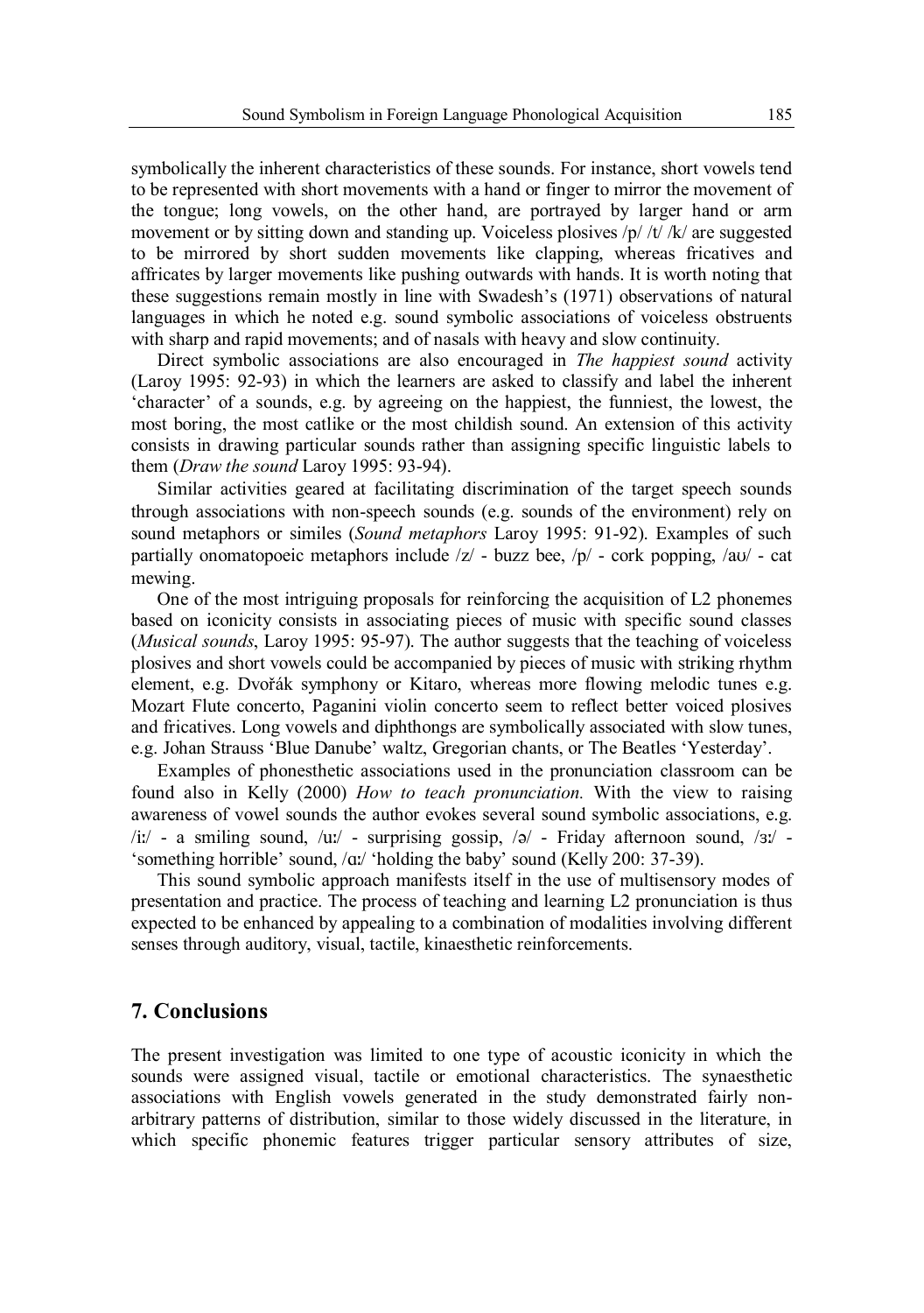luminescence, texture and location as well as emotionally-loaded connotations. Further systematic research into the phenomenon of sound synaesthetic mappings is needed to verify the hypothesis of language form-to-meaning correspondence more thoroughly. Moreover, it is hoped that the discussed sound symbolic classroom activities may raise awareness of the existing potential of cross-modal mechanisms that may be applied to facilitate foreign language learning.

## **References**

- Berlin, B. 2006. Evidence for pervasive synesthetic sound symbolism in ethnozoological nomenclature. In Hinton, L., J. Nichols and J. Ohala (eds.), *Sound Symbolism.*  Cambridge: Cambridge University Press, 76-93.
- de Saussure, F. 1966. *Course in general linguistics*. New York: McGraw-Hill.
- Donegan, P. 1985. *On the Natural Phonology of Vowels.* New York: Garland Publishing.
- Diffloth, G. 2006. i: big, a: small. In Hinton, L., J. Nichols and J. Ohala (eds.), *Sound Symbolism.* Cambridge: Cambridge University Press, 107-114.
- Hinton, L., J. Nichols and J. Ohala. 2006. Introduction: Sound-symbolic processes. In Hinton, L., J. Nichols and J. Ohala (eds.), *Sound Symbolism.* Cambridge: Cambridge University Press, 1-14.
- Hinton, L., J. Nichols and J. Ohala (eds.). 2006. *Sound Symbolism.* Cambridge: Cambridge University Press.
- Jakobson, R. 1962. *Selected Writings: I Phonological Studies* .The Hague: Mouton.
- Jespersen, O. 1933. Symbolic value of the vowel i. *Linguistica. Selected Papers in English, French and German.* Copenhagen: Levin & Munksgaard, 283-303.
- Kelly, G. 2000. *How to teach pronunciation*. Harlow: Longman.
- Lapolla, R. 2006. An experimental investigation into phonetic symbolism as it relates to Mandarin Chinese. In Hinton, L., J. Nichols and J. Ohala (eds.), *Sound Symbolism.*  Cambridge: Cambridge University Press, 130-147.
- Laroy, C. 1995. *Pronunciation.* Oxford: Oxford University Press.
- Ohala, J. 1984. An ethological perspective on common cross-language utilization of F0 in voice. *Phonetica* 41: 1-16.
- Ohala, J. 2006. The frequency code underlies the sound-symbolic use of voice pitch. In L. Hinton, J. Nichols and J. Ohala (eds.), *Sound Symbolism.* Cambridge: Cambridge University Press, 325-347.
- Oswalt, R. 2006. Inanimate imitatives in English. In Hinton, L., J. Nichols and J. Ohala (eds.), *Sound Symbolism.* Cambridge: Cambridge University Press, 293-305.
- Rhodes, R. 2006. Aural images. In Hinton, L., J. Nichols and J. Ohala (eds.), *Sound Symbolism.* Cambridge: Cambridge University Press, 276-291.
- Sapir, E. 1927. Language as a form of human behaviour. *The English Journal* 16*:* 215- 234*.*
- Sapir, E. 1929. A study of phonetic symbolism. *Journal of Experimental Psychology* 12: 225-239.
- Sereno, J. 2006. Phonosyntactics. In Hinton, L., J. Nichols and J. Ohala (eds.), *Sound Symbolism.* Cambridge: Cambridge University Press, 263-275.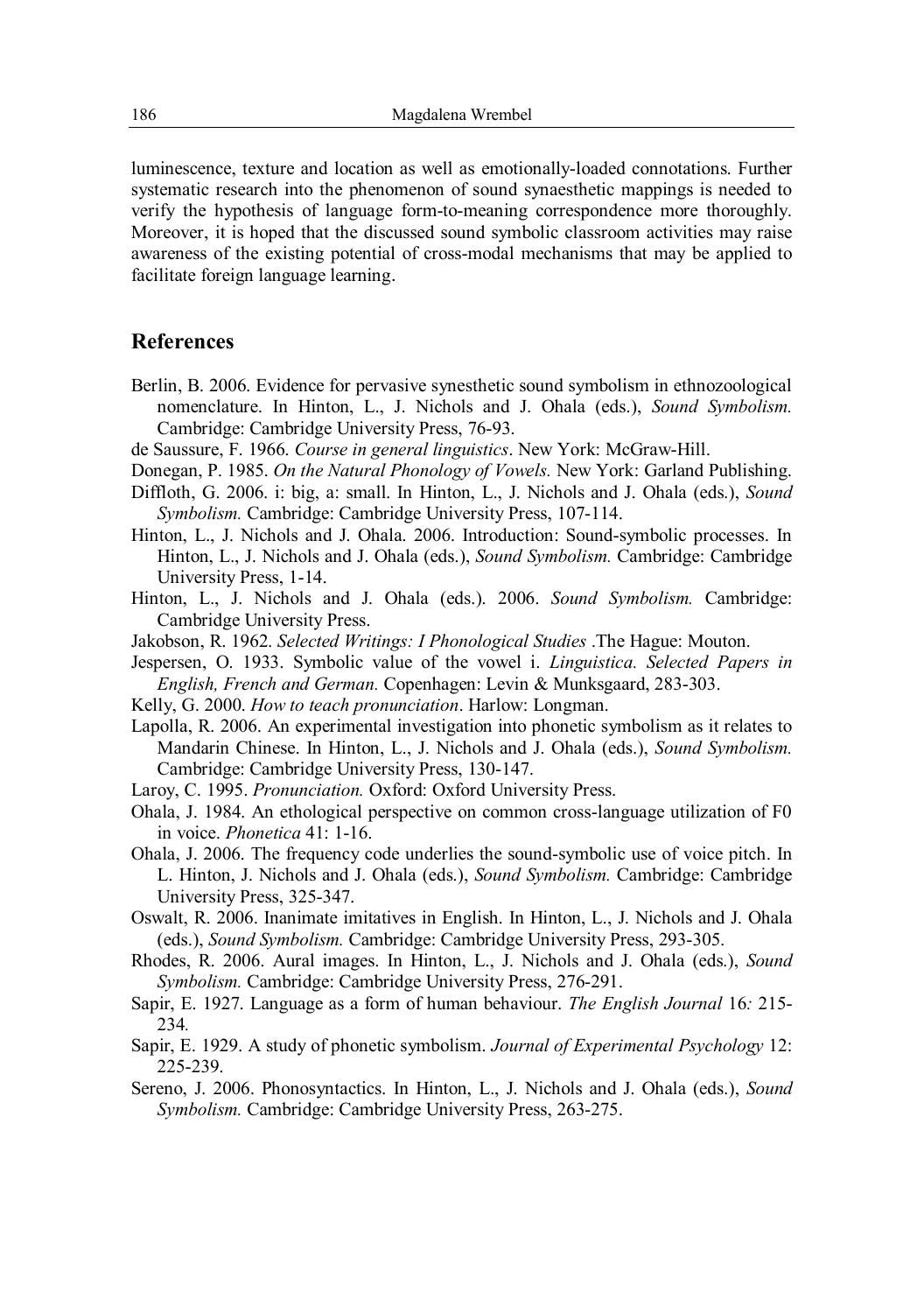Simner, J., J. Ward, A. Jansari, K. Noonan and D. Oakley. 2005. Non-random associations of graphemes to colours in synaesthetic and non-synaesthetic populations. *Cognitive Neuropsychology* 22, 1-17.

Swadesh, M. 1971. *The origin and diversification of language*. Chicago: Aldine and Co.

- Ultan, R. 1978. Size-sound symbolism. In Greenberg, J. (ed.), *Universals of human language*, volume 2: *Phonology*. Stanford: University Press.
- Ward, J., B. Huckstep and E. Tsakanikos. 2006. Sound-colour synaesthesia: to what extent does it use cross-modal mechanisms common to us all? *Cortex*, 42, 264-280.
- Wrembel, M. 2007. Still sounds like a rainbow a proposal for a coloured vowel chart. *Proceedings of the Phonetics Teaching and Learning Conference PTLC2007 (CD edition)*. London: UCL, 1-4.
- Wrembel, M. 2009. On hearing colours cross-modal associations in vowel perception in a non- synaesthetic population. *Poznań Studies in Contemporary Linguistics* 45(4), 595-612.
- Wrembel, M. and K. Rataj. 2008. Sounds like a rainbow sound-colour mappings in non-synaesthetic population. In Botinis, A. (ed.), *Proceedings of the 2nd ISCA Workshop on Experimental Linguistics*, ExLing 2008, Athens: University of Athens, 237-240.